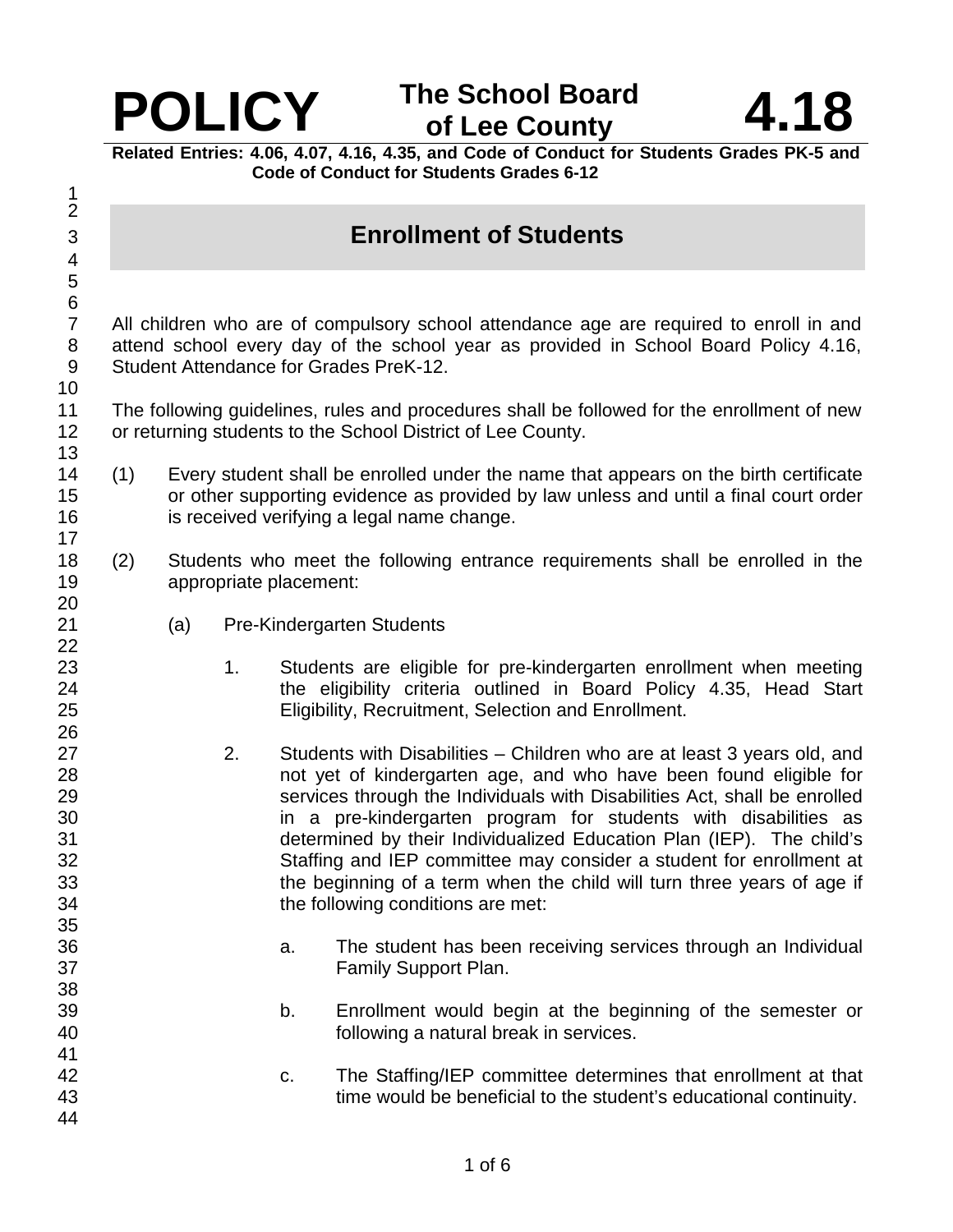- 45 3. Kindergarten Children who will attain the age of five years on or 46 before September 1 of the school year shall be eligible for admission 47 to public kindergarten for that school year. 48 49 4. Age 6 – Children who will attain the age of six years on or before 50 September 1 of the school year, and have completed kindergarten in a 51 public or private school, shall be eligible for enrollment in first grade. 52 Completion of kindergarten may be verified by copy of a report card 53 from the school of attendance. 54 55 (3) In-State Transfers 56 57 (a) Students who meet enrollment criteria, who have previously attended a 58 public school in the state of Florida, and who have moved to Lee County, are 59 eligible to enroll in the School District of Lee County at one of the Student 60 Assignment Offices or at a barrier island school if their residence and grade 61 placement meet the criteria for enrollment at a barrier island school.
- 63 (b) Grade placement shall be determined by former school records.
- 65 (c) Students who are over the age of 18 may only enroll in School District of Lee 66 County secondary schools or programs if there has been no break in the 67 continuity of their education.
- 69 (d) Students who are over the age of 18 may enroll in School District of Lee 70 County adult, career, community, technical, vocational and other post-71 secondary schools or programs, subject to availability and other eligibility 72 requirements that may apply.
- 74 (4) Out-of-State Transfers

62

64

68

73

75

80

82

87

91

- 76 (a) Students who meet enrollment criteria, who have previously attended public 77 school, and who have moved to Lee County, shall be eligible to enroll in the 78 School District of Lee County upon presentation and validation of required 79 enrollment documents.
- 81 (b) Grade placement from the student's former placement shall be honored.
- 83 (c) Students shall be provisionally assigned to a grade according to 84 chronological age. The principal shall review the initial placement. If the 85 student needs to be placed at a different level, the principal shall facilitate an 86 appropriate placement.
- 88 (d) Students who are over the age of 18 may only enroll in School District of Lee 89 County secondary schools or programs if there has been no break in the 90 continuity of their education.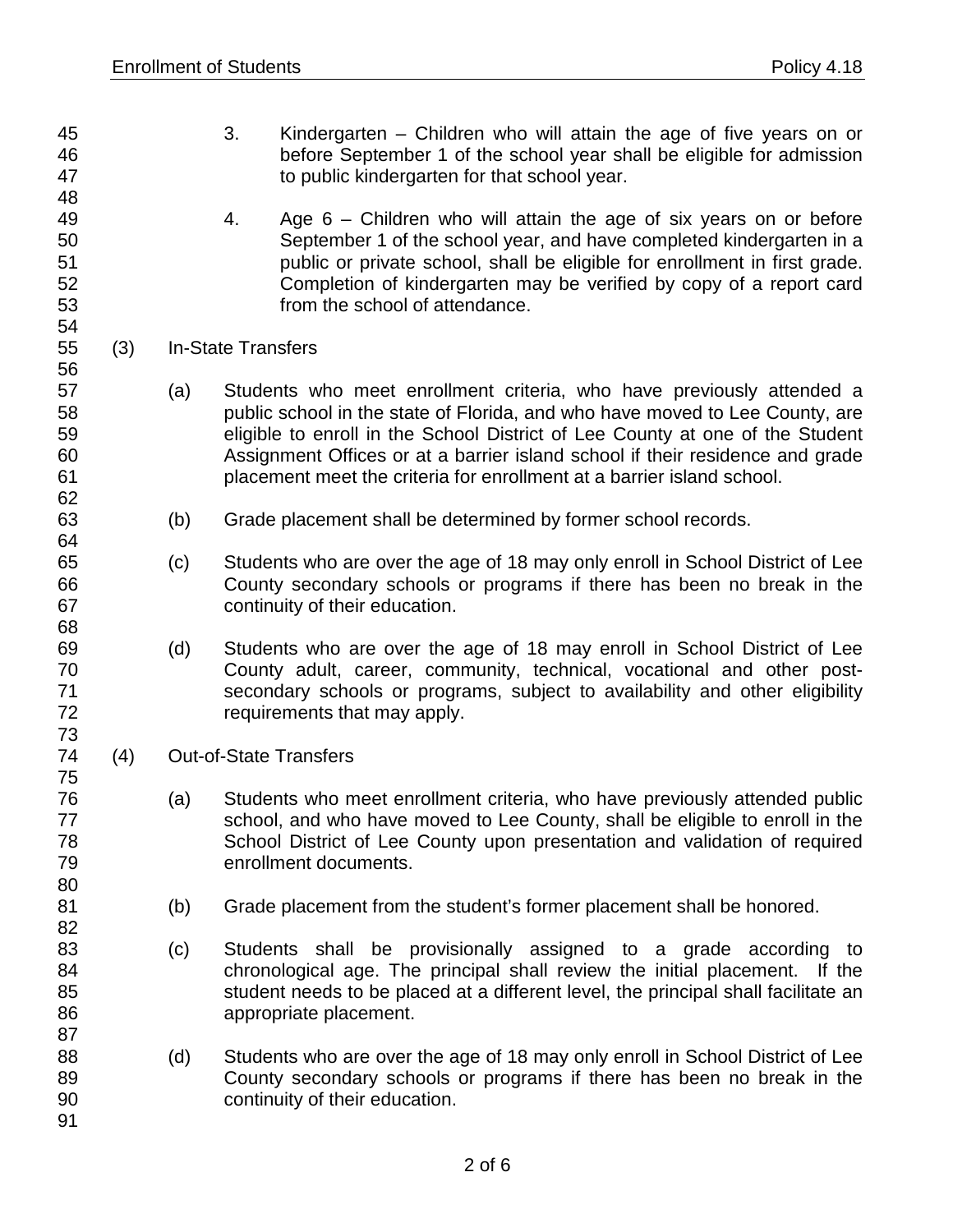- 92 (e) Students who are over the age of 18 may enroll in School District of Lee 93 County adult, career, community, technical, vocational, and other post-94 secondary schools or programs, subject to availability and other eligibility 95 requirements that may apply. 96 97 (5) Registration Requirements: 98 99 (a) It is the parent/guardian's responsibility to provide registration requirements 100 for all students under the age of 18. 101 102 (b) Before the enrollment of any child, PreK–12, to a Lee County Public School, 103 the following documentation is required: 104 105 1. Official Birth Certificate or other approved substitutes 106 107 2. Proof of current address 108 109 3. Proof of a physical examination within the last 12 months 110<br>111 4. Florida Certificate of Immunization 112 113 5. Proof of custody if child not living with both natural parents 114 115 6. Name and address of last school attended 116 117 117 7. Copy of IEP or 504 plan, if applicable 118 119 **8.** Social Security Number (if available and at parent's discretion) 120 121 (c) Any student who enrolls in the District shall be required to report any 122 **previous expulsions, arrests resulting in a charge, and/or placements in any** 123 alternative programs. The School District of Lee County may honor or waive 124 the placement recommended by the student's former district after review of 125 the action based on the Lee County School District's Code of Conduct for 126 Students. 127 128 (6) International Students – International students are those seeking enrollment in the 129 district after moving to the United States with their family from a foreign country. 130 This move may be temporary or permanent. They are not associated with a 131 Foreign Exchange program or a host family. 132 133 (a) All international students must follow the Student Assignment Office process 134 for enrollment and school assignment. 135 136 (b) To enroll an international student in the PreK-12 program, the 137 parent/guardian shall present: 138
	- 3 of 6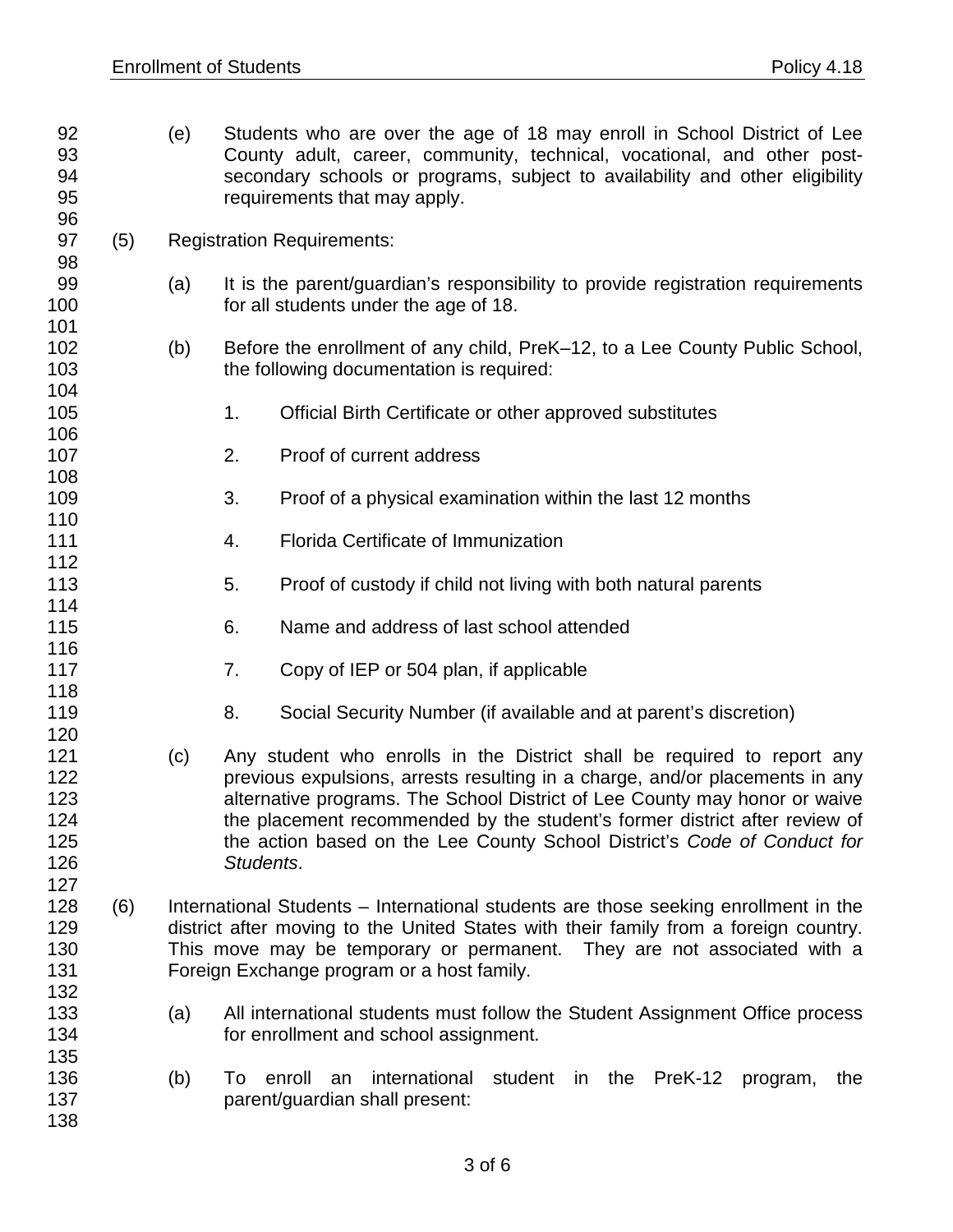| 140<br>141<br>2.<br>Proof of current address<br>142<br>143<br>3.<br>Proof of a physical examination within the last 12 months<br>144<br>145<br>Florida Certificate of Immunization<br>4.<br>146<br>147<br>5.<br>Proof of custody if child not living with both natural parents<br>148<br>149<br>Name and address of last school attended<br>6.<br>150<br>151<br>7.<br>Copy of IEP or 504 plan, if applicable<br>152<br>153<br>(c)<br><b>Grade Placement for International Students</b><br>154<br>155<br>1.<br>Students shall be provisionally assigned to a grade according to<br>156<br>chronological age. The principal shall review the initial placement. If<br>157<br>the student needs to be placed at a different level, the principal shall<br>158<br>facilitate an appropriate placement.<br>159<br>160<br>2.<br>The highest level of grade placement for students without records or<br>161<br>transcripts translated into an English version of Carnegie units by a<br>162<br>National Association of Credential Evaluation Services agency shall<br>163<br>be grade 11.<br>164<br>165<br>3.<br>The translation must list the courses taken, the grades received, and<br>166<br>the number of Carnegie units that should be awarded.<br>167<br>168<br>4.<br>Credits taken in a foreign country as determined by the official<br>transcript will be transcribed as unweighted credits in determining the<br>169<br>170<br>student's initial grade point average.<br>171<br>172<br>(d)<br>The School District of Lee County does not issue I-20s.<br>173<br>174<br>Upon enrollment, all international students must be administered a Limited<br>(e)<br>175<br>English Proficiency survey questionnaire to determine eligibility services.<br>176<br>177<br>(f)<br>International students shall have access to all programs and services that all<br>178<br>native-born students have available to them.<br>179<br>180<br>All international students whose primary language has been identified as a<br>(g)<br>181<br>language other than English must be referred to the English for Speakers of<br>182<br>Other Languages Program (ESOL) for English Language Proficiency<br>183<br>Assessment and program placement as needed.<br>184 | 139 | 1. | Official Birth Certificate or other approved substitutes |  |
|---------------------------------------------------------------------------------------------------------------------------------------------------------------------------------------------------------------------------------------------------------------------------------------------------------------------------------------------------------------------------------------------------------------------------------------------------------------------------------------------------------------------------------------------------------------------------------------------------------------------------------------------------------------------------------------------------------------------------------------------------------------------------------------------------------------------------------------------------------------------------------------------------------------------------------------------------------------------------------------------------------------------------------------------------------------------------------------------------------------------------------------------------------------------------------------------------------------------------------------------------------------------------------------------------------------------------------------------------------------------------------------------------------------------------------------------------------------------------------------------------------------------------------------------------------------------------------------------------------------------------------------------------------------------------------------------------------------------------------------------------------------------------------------------------------------------------------------------------------------------------------------------------------------------------------------------------------------------------------------------------------------------------------------------------------------------------------------------------------------------------------------------------------------------------------------------------------------------------------------------------|-----|----|----------------------------------------------------------|--|
|                                                                                                                                                                                                                                                                                                                                                                                                                                                                                                                                                                                                                                                                                                                                                                                                                                                                                                                                                                                                                                                                                                                                                                                                                                                                                                                                                                                                                                                                                                                                                                                                                                                                                                                                                                                                                                                                                                                                                                                                                                                                                                                                                                                                                                                   |     |    |                                                          |  |
|                                                                                                                                                                                                                                                                                                                                                                                                                                                                                                                                                                                                                                                                                                                                                                                                                                                                                                                                                                                                                                                                                                                                                                                                                                                                                                                                                                                                                                                                                                                                                                                                                                                                                                                                                                                                                                                                                                                                                                                                                                                                                                                                                                                                                                                   |     |    |                                                          |  |
|                                                                                                                                                                                                                                                                                                                                                                                                                                                                                                                                                                                                                                                                                                                                                                                                                                                                                                                                                                                                                                                                                                                                                                                                                                                                                                                                                                                                                                                                                                                                                                                                                                                                                                                                                                                                                                                                                                                                                                                                                                                                                                                                                                                                                                                   |     |    |                                                          |  |
|                                                                                                                                                                                                                                                                                                                                                                                                                                                                                                                                                                                                                                                                                                                                                                                                                                                                                                                                                                                                                                                                                                                                                                                                                                                                                                                                                                                                                                                                                                                                                                                                                                                                                                                                                                                                                                                                                                                                                                                                                                                                                                                                                                                                                                                   |     |    |                                                          |  |
|                                                                                                                                                                                                                                                                                                                                                                                                                                                                                                                                                                                                                                                                                                                                                                                                                                                                                                                                                                                                                                                                                                                                                                                                                                                                                                                                                                                                                                                                                                                                                                                                                                                                                                                                                                                                                                                                                                                                                                                                                                                                                                                                                                                                                                                   |     |    |                                                          |  |
|                                                                                                                                                                                                                                                                                                                                                                                                                                                                                                                                                                                                                                                                                                                                                                                                                                                                                                                                                                                                                                                                                                                                                                                                                                                                                                                                                                                                                                                                                                                                                                                                                                                                                                                                                                                                                                                                                                                                                                                                                                                                                                                                                                                                                                                   |     |    |                                                          |  |
|                                                                                                                                                                                                                                                                                                                                                                                                                                                                                                                                                                                                                                                                                                                                                                                                                                                                                                                                                                                                                                                                                                                                                                                                                                                                                                                                                                                                                                                                                                                                                                                                                                                                                                                                                                                                                                                                                                                                                                                                                                                                                                                                                                                                                                                   |     |    |                                                          |  |
|                                                                                                                                                                                                                                                                                                                                                                                                                                                                                                                                                                                                                                                                                                                                                                                                                                                                                                                                                                                                                                                                                                                                                                                                                                                                                                                                                                                                                                                                                                                                                                                                                                                                                                                                                                                                                                                                                                                                                                                                                                                                                                                                                                                                                                                   |     |    |                                                          |  |
|                                                                                                                                                                                                                                                                                                                                                                                                                                                                                                                                                                                                                                                                                                                                                                                                                                                                                                                                                                                                                                                                                                                                                                                                                                                                                                                                                                                                                                                                                                                                                                                                                                                                                                                                                                                                                                                                                                                                                                                                                                                                                                                                                                                                                                                   |     |    |                                                          |  |
|                                                                                                                                                                                                                                                                                                                                                                                                                                                                                                                                                                                                                                                                                                                                                                                                                                                                                                                                                                                                                                                                                                                                                                                                                                                                                                                                                                                                                                                                                                                                                                                                                                                                                                                                                                                                                                                                                                                                                                                                                                                                                                                                                                                                                                                   |     |    |                                                          |  |
|                                                                                                                                                                                                                                                                                                                                                                                                                                                                                                                                                                                                                                                                                                                                                                                                                                                                                                                                                                                                                                                                                                                                                                                                                                                                                                                                                                                                                                                                                                                                                                                                                                                                                                                                                                                                                                                                                                                                                                                                                                                                                                                                                                                                                                                   |     |    |                                                          |  |
|                                                                                                                                                                                                                                                                                                                                                                                                                                                                                                                                                                                                                                                                                                                                                                                                                                                                                                                                                                                                                                                                                                                                                                                                                                                                                                                                                                                                                                                                                                                                                                                                                                                                                                                                                                                                                                                                                                                                                                                                                                                                                                                                                                                                                                                   |     |    |                                                          |  |
|                                                                                                                                                                                                                                                                                                                                                                                                                                                                                                                                                                                                                                                                                                                                                                                                                                                                                                                                                                                                                                                                                                                                                                                                                                                                                                                                                                                                                                                                                                                                                                                                                                                                                                                                                                                                                                                                                                                                                                                                                                                                                                                                                                                                                                                   |     |    |                                                          |  |
|                                                                                                                                                                                                                                                                                                                                                                                                                                                                                                                                                                                                                                                                                                                                                                                                                                                                                                                                                                                                                                                                                                                                                                                                                                                                                                                                                                                                                                                                                                                                                                                                                                                                                                                                                                                                                                                                                                                                                                                                                                                                                                                                                                                                                                                   |     |    |                                                          |  |
|                                                                                                                                                                                                                                                                                                                                                                                                                                                                                                                                                                                                                                                                                                                                                                                                                                                                                                                                                                                                                                                                                                                                                                                                                                                                                                                                                                                                                                                                                                                                                                                                                                                                                                                                                                                                                                                                                                                                                                                                                                                                                                                                                                                                                                                   |     |    |                                                          |  |
|                                                                                                                                                                                                                                                                                                                                                                                                                                                                                                                                                                                                                                                                                                                                                                                                                                                                                                                                                                                                                                                                                                                                                                                                                                                                                                                                                                                                                                                                                                                                                                                                                                                                                                                                                                                                                                                                                                                                                                                                                                                                                                                                                                                                                                                   |     |    |                                                          |  |
|                                                                                                                                                                                                                                                                                                                                                                                                                                                                                                                                                                                                                                                                                                                                                                                                                                                                                                                                                                                                                                                                                                                                                                                                                                                                                                                                                                                                                                                                                                                                                                                                                                                                                                                                                                                                                                                                                                                                                                                                                                                                                                                                                                                                                                                   |     |    |                                                          |  |
|                                                                                                                                                                                                                                                                                                                                                                                                                                                                                                                                                                                                                                                                                                                                                                                                                                                                                                                                                                                                                                                                                                                                                                                                                                                                                                                                                                                                                                                                                                                                                                                                                                                                                                                                                                                                                                                                                                                                                                                                                                                                                                                                                                                                                                                   |     |    |                                                          |  |
|                                                                                                                                                                                                                                                                                                                                                                                                                                                                                                                                                                                                                                                                                                                                                                                                                                                                                                                                                                                                                                                                                                                                                                                                                                                                                                                                                                                                                                                                                                                                                                                                                                                                                                                                                                                                                                                                                                                                                                                                                                                                                                                                                                                                                                                   |     |    |                                                          |  |
|                                                                                                                                                                                                                                                                                                                                                                                                                                                                                                                                                                                                                                                                                                                                                                                                                                                                                                                                                                                                                                                                                                                                                                                                                                                                                                                                                                                                                                                                                                                                                                                                                                                                                                                                                                                                                                                                                                                                                                                                                                                                                                                                                                                                                                                   |     |    |                                                          |  |
|                                                                                                                                                                                                                                                                                                                                                                                                                                                                                                                                                                                                                                                                                                                                                                                                                                                                                                                                                                                                                                                                                                                                                                                                                                                                                                                                                                                                                                                                                                                                                                                                                                                                                                                                                                                                                                                                                                                                                                                                                                                                                                                                                                                                                                                   |     |    |                                                          |  |
|                                                                                                                                                                                                                                                                                                                                                                                                                                                                                                                                                                                                                                                                                                                                                                                                                                                                                                                                                                                                                                                                                                                                                                                                                                                                                                                                                                                                                                                                                                                                                                                                                                                                                                                                                                                                                                                                                                                                                                                                                                                                                                                                                                                                                                                   |     |    |                                                          |  |
|                                                                                                                                                                                                                                                                                                                                                                                                                                                                                                                                                                                                                                                                                                                                                                                                                                                                                                                                                                                                                                                                                                                                                                                                                                                                                                                                                                                                                                                                                                                                                                                                                                                                                                                                                                                                                                                                                                                                                                                                                                                                                                                                                                                                                                                   |     |    |                                                          |  |
|                                                                                                                                                                                                                                                                                                                                                                                                                                                                                                                                                                                                                                                                                                                                                                                                                                                                                                                                                                                                                                                                                                                                                                                                                                                                                                                                                                                                                                                                                                                                                                                                                                                                                                                                                                                                                                                                                                                                                                                                                                                                                                                                                                                                                                                   |     |    |                                                          |  |
|                                                                                                                                                                                                                                                                                                                                                                                                                                                                                                                                                                                                                                                                                                                                                                                                                                                                                                                                                                                                                                                                                                                                                                                                                                                                                                                                                                                                                                                                                                                                                                                                                                                                                                                                                                                                                                                                                                                                                                                                                                                                                                                                                                                                                                                   |     |    |                                                          |  |
|                                                                                                                                                                                                                                                                                                                                                                                                                                                                                                                                                                                                                                                                                                                                                                                                                                                                                                                                                                                                                                                                                                                                                                                                                                                                                                                                                                                                                                                                                                                                                                                                                                                                                                                                                                                                                                                                                                                                                                                                                                                                                                                                                                                                                                                   |     |    |                                                          |  |
|                                                                                                                                                                                                                                                                                                                                                                                                                                                                                                                                                                                                                                                                                                                                                                                                                                                                                                                                                                                                                                                                                                                                                                                                                                                                                                                                                                                                                                                                                                                                                                                                                                                                                                                                                                                                                                                                                                                                                                                                                                                                                                                                                                                                                                                   |     |    |                                                          |  |
|                                                                                                                                                                                                                                                                                                                                                                                                                                                                                                                                                                                                                                                                                                                                                                                                                                                                                                                                                                                                                                                                                                                                                                                                                                                                                                                                                                                                                                                                                                                                                                                                                                                                                                                                                                                                                                                                                                                                                                                                                                                                                                                                                                                                                                                   |     |    |                                                          |  |
|                                                                                                                                                                                                                                                                                                                                                                                                                                                                                                                                                                                                                                                                                                                                                                                                                                                                                                                                                                                                                                                                                                                                                                                                                                                                                                                                                                                                                                                                                                                                                                                                                                                                                                                                                                                                                                                                                                                                                                                                                                                                                                                                                                                                                                                   |     |    |                                                          |  |
|                                                                                                                                                                                                                                                                                                                                                                                                                                                                                                                                                                                                                                                                                                                                                                                                                                                                                                                                                                                                                                                                                                                                                                                                                                                                                                                                                                                                                                                                                                                                                                                                                                                                                                                                                                                                                                                                                                                                                                                                                                                                                                                                                                                                                                                   |     |    |                                                          |  |
|                                                                                                                                                                                                                                                                                                                                                                                                                                                                                                                                                                                                                                                                                                                                                                                                                                                                                                                                                                                                                                                                                                                                                                                                                                                                                                                                                                                                                                                                                                                                                                                                                                                                                                                                                                                                                                                                                                                                                                                                                                                                                                                                                                                                                                                   |     |    |                                                          |  |
|                                                                                                                                                                                                                                                                                                                                                                                                                                                                                                                                                                                                                                                                                                                                                                                                                                                                                                                                                                                                                                                                                                                                                                                                                                                                                                                                                                                                                                                                                                                                                                                                                                                                                                                                                                                                                                                                                                                                                                                                                                                                                                                                                                                                                                                   |     |    |                                                          |  |
|                                                                                                                                                                                                                                                                                                                                                                                                                                                                                                                                                                                                                                                                                                                                                                                                                                                                                                                                                                                                                                                                                                                                                                                                                                                                                                                                                                                                                                                                                                                                                                                                                                                                                                                                                                                                                                                                                                                                                                                                                                                                                                                                                                                                                                                   |     |    |                                                          |  |
|                                                                                                                                                                                                                                                                                                                                                                                                                                                                                                                                                                                                                                                                                                                                                                                                                                                                                                                                                                                                                                                                                                                                                                                                                                                                                                                                                                                                                                                                                                                                                                                                                                                                                                                                                                                                                                                                                                                                                                                                                                                                                                                                                                                                                                                   |     |    |                                                          |  |
|                                                                                                                                                                                                                                                                                                                                                                                                                                                                                                                                                                                                                                                                                                                                                                                                                                                                                                                                                                                                                                                                                                                                                                                                                                                                                                                                                                                                                                                                                                                                                                                                                                                                                                                                                                                                                                                                                                                                                                                                                                                                                                                                                                                                                                                   |     |    |                                                          |  |
|                                                                                                                                                                                                                                                                                                                                                                                                                                                                                                                                                                                                                                                                                                                                                                                                                                                                                                                                                                                                                                                                                                                                                                                                                                                                                                                                                                                                                                                                                                                                                                                                                                                                                                                                                                                                                                                                                                                                                                                                                                                                                                                                                                                                                                                   |     |    |                                                          |  |
|                                                                                                                                                                                                                                                                                                                                                                                                                                                                                                                                                                                                                                                                                                                                                                                                                                                                                                                                                                                                                                                                                                                                                                                                                                                                                                                                                                                                                                                                                                                                                                                                                                                                                                                                                                                                                                                                                                                                                                                                                                                                                                                                                                                                                                                   |     |    |                                                          |  |
|                                                                                                                                                                                                                                                                                                                                                                                                                                                                                                                                                                                                                                                                                                                                                                                                                                                                                                                                                                                                                                                                                                                                                                                                                                                                                                                                                                                                                                                                                                                                                                                                                                                                                                                                                                                                                                                                                                                                                                                                                                                                                                                                                                                                                                                   |     |    |                                                          |  |
|                                                                                                                                                                                                                                                                                                                                                                                                                                                                                                                                                                                                                                                                                                                                                                                                                                                                                                                                                                                                                                                                                                                                                                                                                                                                                                                                                                                                                                                                                                                                                                                                                                                                                                                                                                                                                                                                                                                                                                                                                                                                                                                                                                                                                                                   |     |    |                                                          |  |
|                                                                                                                                                                                                                                                                                                                                                                                                                                                                                                                                                                                                                                                                                                                                                                                                                                                                                                                                                                                                                                                                                                                                                                                                                                                                                                                                                                                                                                                                                                                                                                                                                                                                                                                                                                                                                                                                                                                                                                                                                                                                                                                                                                                                                                                   |     |    |                                                          |  |
|                                                                                                                                                                                                                                                                                                                                                                                                                                                                                                                                                                                                                                                                                                                                                                                                                                                                                                                                                                                                                                                                                                                                                                                                                                                                                                                                                                                                                                                                                                                                                                                                                                                                                                                                                                                                                                                                                                                                                                                                                                                                                                                                                                                                                                                   |     |    |                                                          |  |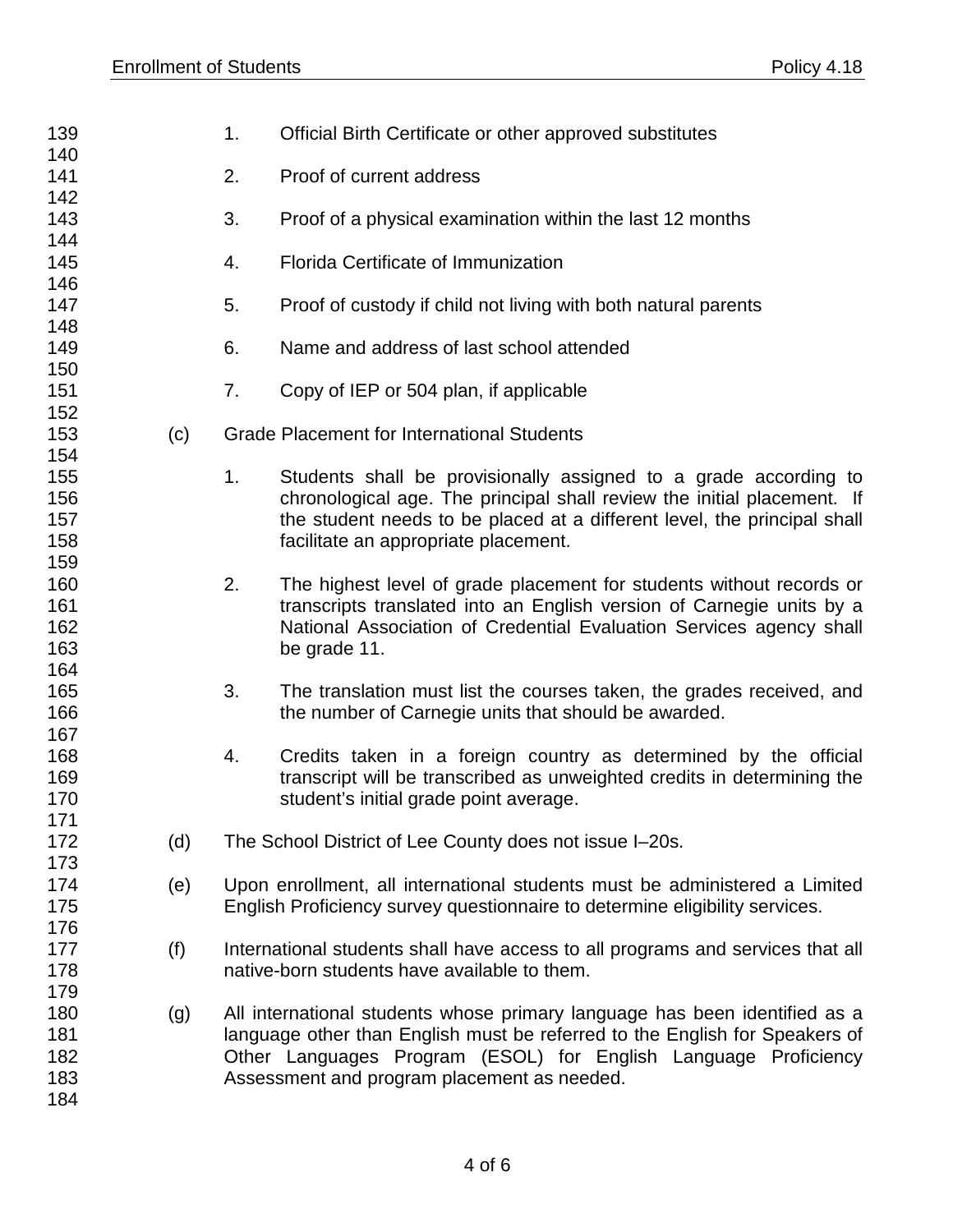187

189

193

198

200

202

207

210

212

217

220

224

226

230

- 185 (h) Students who have received a high school diploma from their home country 186 shall be directed to the local post-secondary institutions.
- 188 (7) Grade Placement for Private and Home Education Program Students
- 190 (a) Upon presentation of an official report card or progress report from a private 191 school, the enrolling student's grade placement from the private school shall 192 be honored.
- 194 (b) Students enrolling from the Home Education Program shall be provisionally 195 assigned to a grade according to chronological age. The principal shall 196 review the initial placement. If the student needs to be placed at a different 197 level, the principal shall facilitate an appropriate placement.
- 199 (8) Part-Time Students
- 201 (a) Home Education
- 203 1. Students shall not be allowed to enroll as a part-time student or for 204 individual courses at a District school unless required by the student's 205 Individualized Education Program or Educational Plan, or unless the 206 course is a requirement for an interscholastic extracurricular activity.
- 208 2. Students may enroll in the Lee Virtual Instruction Program for the 209 purpose of taking one or more courses.
- 211 (b) Charter School
- 213 1. Students shall not be allowed to enroll as a part-time student or for<br>214 1. Colling individual courses at a District school unless required by the student's individual courses at a District school unless required by the student's 215 Individualized Education Program or Educational Plan, or unless the 216 course is a requirement for an interscholastic extracurricular activity.
- 218 2. Students may only enroll for extracurricular activities if that activity is 219 not offered at their school of enrollment.
- 221 3. Students may enroll in the Lee Virtual Instruction Program for the 222 **purpose of taking one or more courses if the course(s) is/are part of** 223 their daily master schedule.
- 225 (c) Private Schools
- 227 1. Students shall not be allowed to enroll as a part-time student or for 228 individual courses at a District school unless required by the student's 229 Individualized Education Program or Educational Plan.